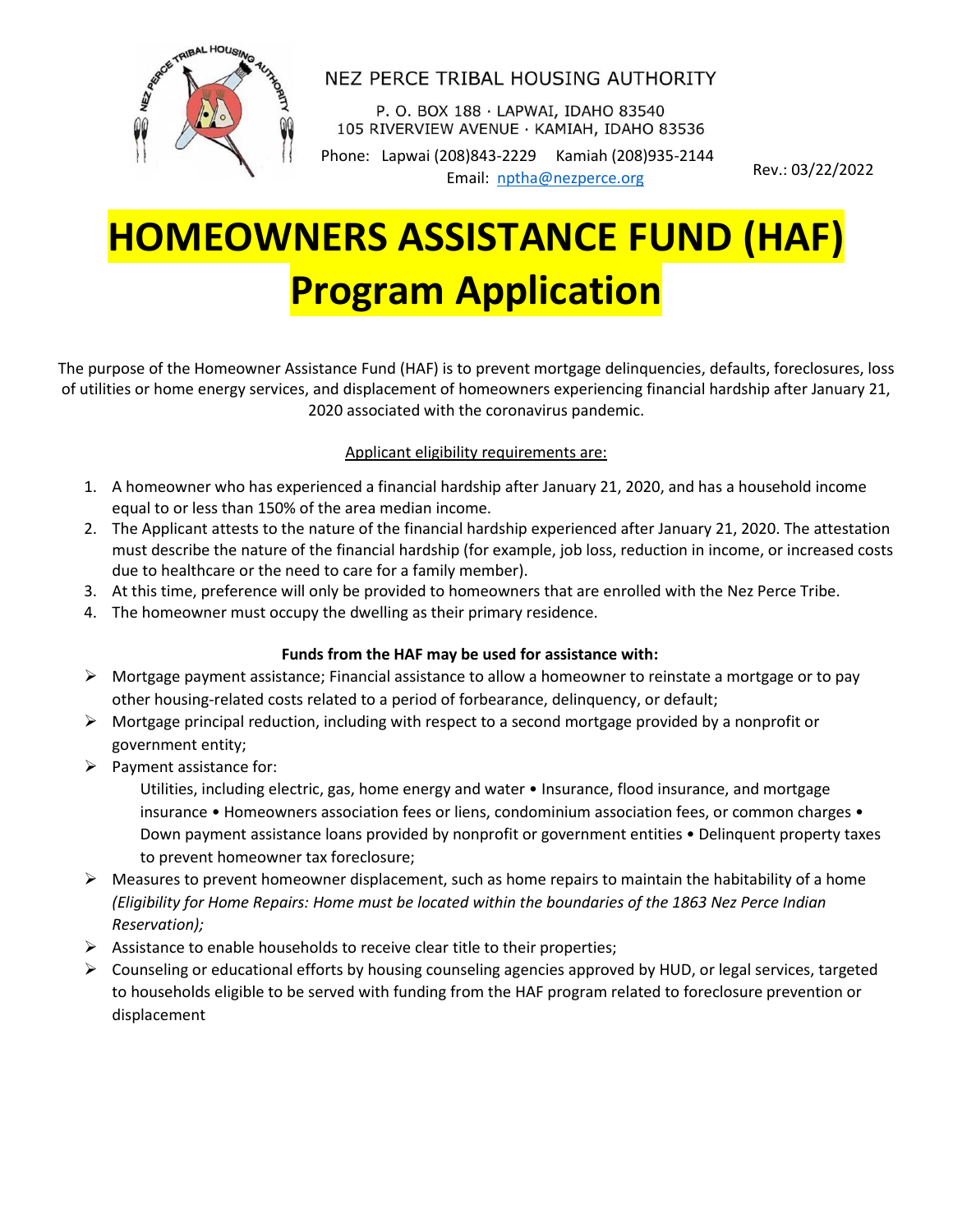

NEZ PERCE TRIBAL HOUSING AUTHORITY

P. O. BOX 188 · LAPWAI, IDAHO 83540 105 RIVERVIEW AVENUE · KAMIAH, IDAHO 83536<br>Phone: Lapwai (208)843-2229 Kamiah (208)935-2144

Email: nptha@nezperce.org

#### **The following documents are required by all applicants:**

- o Complete and signed application
- o Proof of homeownership
	- o Mortgage Holder, Title and/or Deed to home, Title Status Report (TSR)
- o Picture Identification (Driver's License, State ID, Tribal ID)
- o Proof of Enrollment/Tribal ID/CIB
- o Income Verification for ALL household members 18 years and older
	- o 60 days of paystubs, most recent tax return, SSI Award Letter;
	- o Zero Income form for any household member without income
- o Completed and signed Release of Information for EACH HOUSEHOLD MEMBER 18 YEARS AND OLDER

#### **Submit the following IF APPLICABLE:**

- o Mortgage Statement
- o Property Tax Statement
- o Utility Bill(s)
- o Insurance Statement(s)

Incomplete applications will not be processed and will delay the application process and could result in denial of services. If you are missing any of these documents at the time of submission, program staff will follow up with you to submit required documents.

Applications are processed and reviewed as they are received. Preference and priority will be given to homeowners having incomes equal to or less than 100% of the Area Median Income (AMI). Applicants will be notified within fourteen (14) days of a *completed* application if they are approved for HAF funding.

If you need assistance with this application, you can call 208.843.2229 from Monday through Friday, between 8:00 am and 4:30 pm Pacific Time.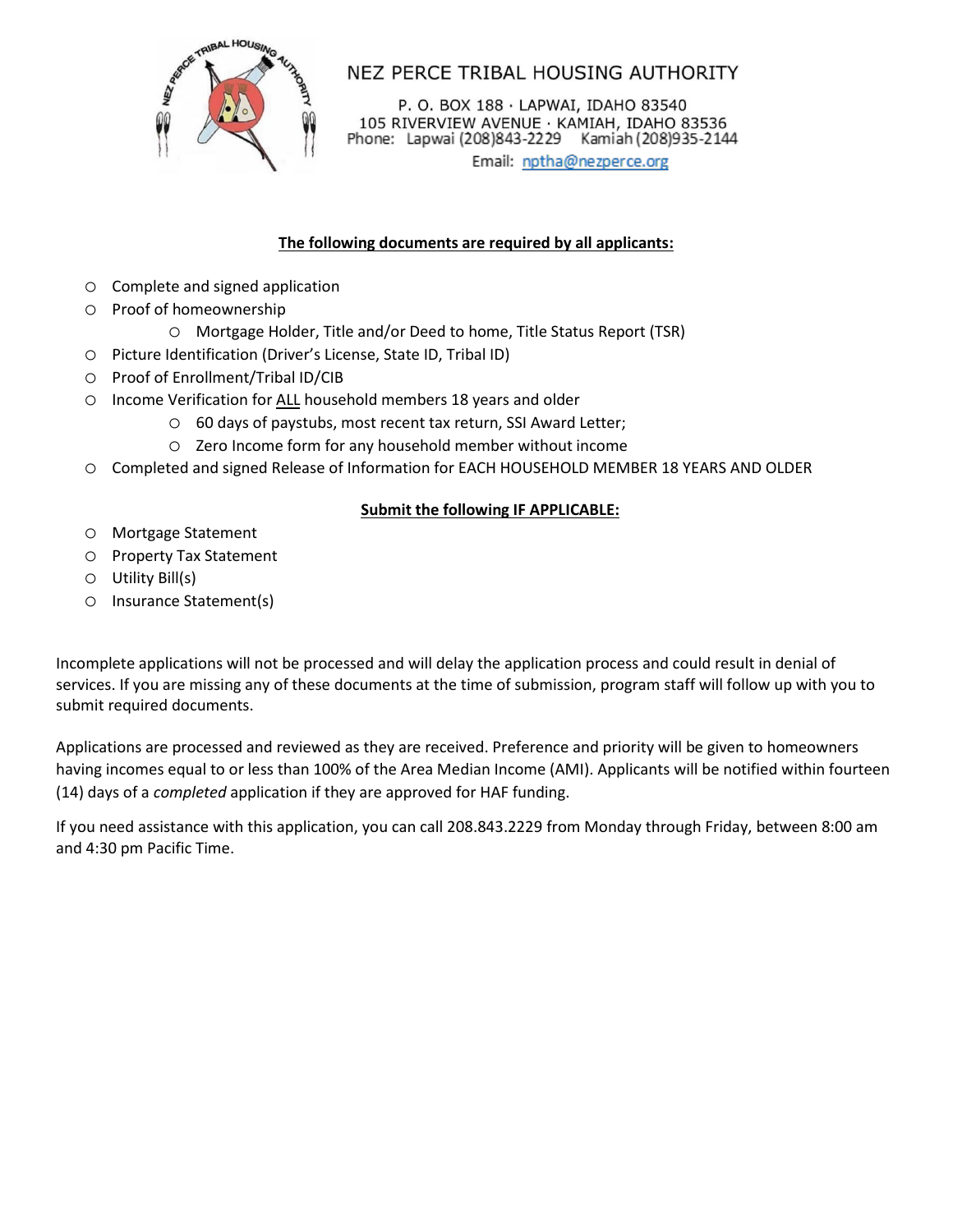| ASSECTATION HOUSING<br>AUTHORNE<br>NEZ PERCE TRIBAL HOUSING AUTHORITY<br>P. O. BOX 188 · LAPWAI, IDAHO 83540<br>Qû<br>105 RIVERVIEW AVENUE · KAMIAH, IDAHO 83536<br>Phone: Lapwai (208)843-2229 Kamiah (208)935-2144<br>Email: nptha@nezperce.org                                                                     |                                                       |                       |  |                            |                                                                                                                |                                |                                      |                                 |                                                                                                                           |                                     |  |                 |                     |
|-----------------------------------------------------------------------------------------------------------------------------------------------------------------------------------------------------------------------------------------------------------------------------------------------------------------------|-------------------------------------------------------|-----------------------|--|----------------------------|----------------------------------------------------------------------------------------------------------------|--------------------------------|--------------------------------------|---------------------------------|---------------------------------------------------------------------------------------------------------------------------|-------------------------------------|--|-----------------|---------------------|
|                                                                                                                                                                                                                                                                                                                       | <b>Homeowners Assistance Fund Program Application</b> |                       |  |                            |                                                                                                                |                                |                                      |                                 |                                                                                                                           |                                     |  |                 |                     |
| <b>ASSISTANCE APPLYING FOR: (PLEASE CHECK ALL THAT APPLY)</b>                                                                                                                                                                                                                                                         |                                                       |                       |  |                            |                                                                                                                |                                |                                      |                                 |                                                                                                                           |                                     |  |                 |                     |
| Mortgage Assistance<br>Mortgage Principal Reduction<br>Reinstate a mortgage<br>Insurance<br>Past Due/Delinquent property taxes<br><b>Utilities</b><br><b>Re-Financing</b><br><b>Essential Home Repairs</b><br>HOA, Condo Fees, Liens<br>Down payment assistance loans provided by<br>nonprofit or government entities |                                                       |                       |  |                            |                                                                                                                |                                |                                      |                                 |                                                                                                                           |                                     |  |                 |                     |
|                                                                                                                                                                                                                                                                                                                       |                                                       |                       |  |                            |                                                                                                                |                                | <b>Applicant</b>                     |                                 |                                                                                                                           |                                     |  |                 |                     |
| <b>First Name</b>                                                                                                                                                                                                                                                                                                     |                                                       |                       |  |                            | Middle<br>Initial                                                                                              |                                |                                      |                                 | Last Name                                                                                                                 |                                     |  |                 |                     |
| <b>Mailing Address</b>                                                                                                                                                                                                                                                                                                |                                                       |                       |  |                            |                                                                                                                |                                |                                      |                                 |                                                                                                                           |                                     |  |                 |                     |
| City                                                                                                                                                                                                                                                                                                                  |                                                       |                       |  |                            |                                                                                                                | <b>State</b>                   |                                      |                                 |                                                                                                                           | Zip Code                            |  |                 |                     |
| <b>Physical Address</b>                                                                                                                                                                                                                                                                                               |                                                       |                       |  |                            |                                                                                                                |                                |                                      |                                 | How long at this address?                                                                                                 |                                     |  |                 |                     |
| City                                                                                                                                                                                                                                                                                                                  |                                                       |                       |  |                            |                                                                                                                | <b>State</b>                   |                                      |                                 |                                                                                                                           | Zip Code                            |  |                 |                     |
| County                                                                                                                                                                                                                                                                                                                |                                                       |                       |  |                            |                                                                                                                | Gender: □ Female □ Male        |                                      |                                 | <b>Email Address</b>                                                                                                      |                                     |  |                 |                     |
| Phone/Cell number                                                                                                                                                                                                                                                                                                     |                                                       |                       |  |                            |                                                                                                                |                                |                                      |                                 | Message number                                                                                                            |                                     |  |                 |                     |
| Race:                                                                                                                                                                                                                                                                                                                 | $\Box$ American                                       | Indian/Alaskan Native |  |                            | $\square$ Native<br>$\Box$ Black or African<br>Hawaiian/Other Pacific<br>American<br>Islander<br>□ Do Not Know |                                |                                      |                                 | □ White<br>□ Do Not Wish to Answer                                                                                        |                                     |  |                 |                     |
|                                                                                                                                                                                                                                                                                                                       |                                                       | $\square$ Asian       |  |                            |                                                                                                                |                                | <b>Alternate Contact Information</b> |                                 |                                                                                                                           |                                     |  |                 |                     |
|                                                                                                                                                                                                                                                                                                                       | <b>First Name</b>                                     |                       |  |                            | Last Name                                                                                                      |                                |                                      |                                 | Email                                                                                                                     |                                     |  |                 | <b>Phone Number</b> |
|                                                                                                                                                                                                                                                                                                                       |                                                       |                       |  |                            |                                                                                                                |                                |                                      |                                 |                                                                                                                           |                                     |  |                 |                     |
|                                                                                                                                                                                                                                                                                                                       |                                                       |                       |  |                            |                                                                                                                |                                |                                      |                                 | All persons residing in the household and income:                                                                         |                                     |  |                 |                     |
| care, public assistance, alimony, etc.                                                                                                                                                                                                                                                                                |                                                       |                       |  |                            |                                                                                                                |                                |                                      |                                 | Other income includes but is not limited to retirement, pension, social security, disability, TANF, child support, foster |                                     |  |                 |                     |
| <b>ENTER THE HEAD OF</b><br>HOUSEHOLD ON THE 1ST LINE<br>First/Last Name                                                                                                                                                                                                                                              |                                                       | Date of<br>birth      |  | Last 4<br>digits of<br>SSN |                                                                                                                | Tribal<br>enrollment<br>number |                                      | Monthly<br>employment<br>income |                                                                                                                           | Monthly un-<br>employment<br>income |  | Other<br>income |                     |
| 1.                                                                                                                                                                                                                                                                                                                    |                                                       |                       |  |                            |                                                                                                                |                                |                                      |                                 |                                                                                                                           |                                     |  |                 |                     |
| 2.                                                                                                                                                                                                                                                                                                                    |                                                       |                       |  |                            |                                                                                                                |                                |                                      |                                 |                                                                                                                           |                                     |  |                 |                     |
| 3.                                                                                                                                                                                                                                                                                                                    |                                                       |                       |  |                            |                                                                                                                |                                |                                      |                                 |                                                                                                                           |                                     |  |                 |                     |
| 4.<br>5.                                                                                                                                                                                                                                                                                                              |                                                       |                       |  |                            |                                                                                                                |                                |                                      |                                 |                                                                                                                           |                                     |  |                 |                     |
| 6.                                                                                                                                                                                                                                                                                                                    |                                                       |                       |  |                            |                                                                                                                |                                |                                      |                                 |                                                                                                                           |                                     |  |                 |                     |
| 7.                                                                                                                                                                                                                                                                                                                    |                                                       |                       |  |                            |                                                                                                                |                                |                                      |                                 |                                                                                                                           |                                     |  |                 |                     |
| 8.                                                                                                                                                                                                                                                                                                                    |                                                       |                       |  |                            |                                                                                                                |                                |                                      |                                 |                                                                                                                           |                                     |  |                 |                     |
| 9.                                                                                                                                                                                                                                                                                                                    |                                                       |                       |  |                            |                                                                                                                |                                |                                      |                                 |                                                                                                                           |                                     |  |                 |                     |
| 10.                                                                                                                                                                                                                                                                                                                   |                                                       |                       |  |                            |                                                                                                                |                                |                                      |                                 |                                                                                                                           |                                     |  |                 |                     |

 $\overline{\phantom{a}}$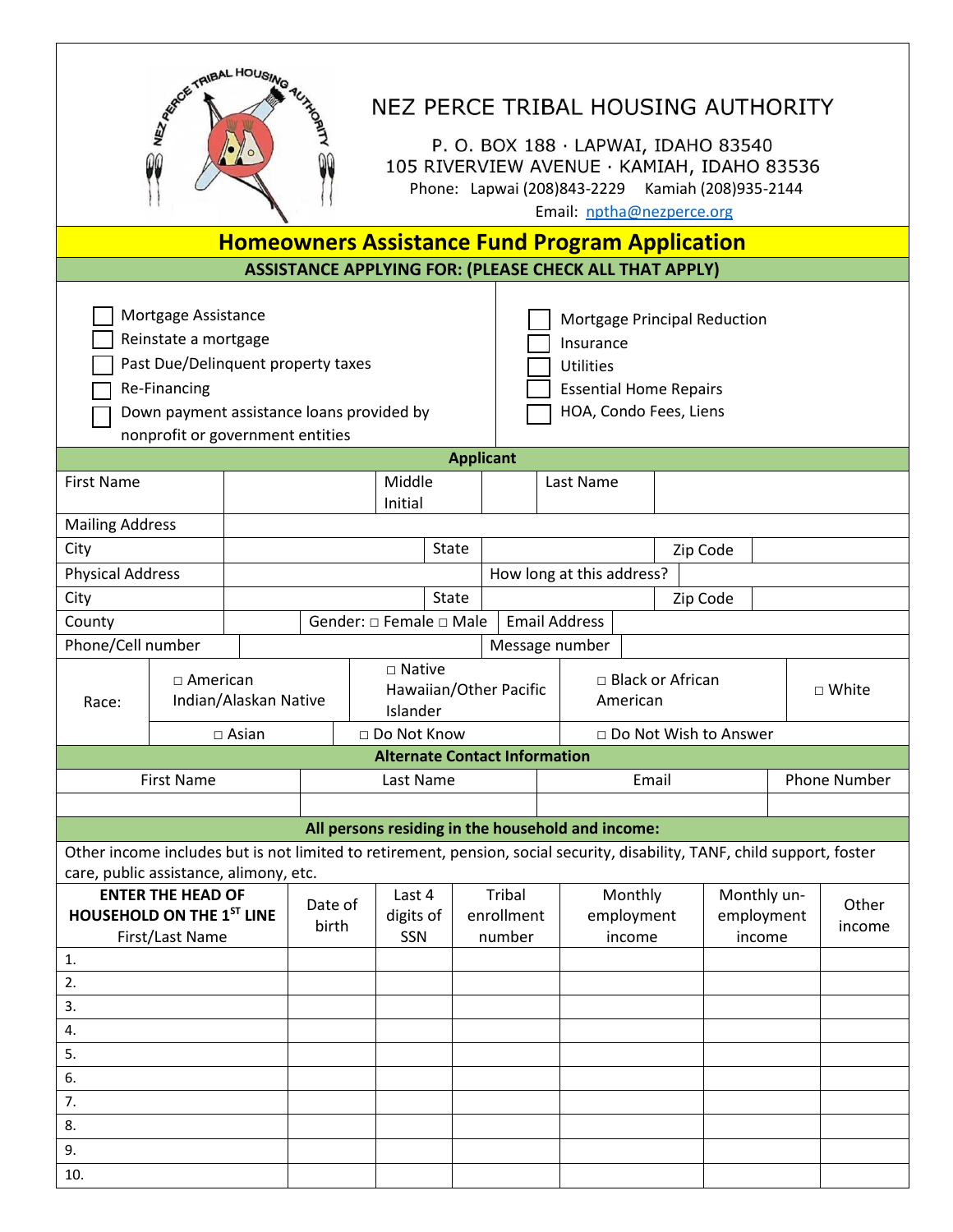|                                                                                                                                | <b>Property Information</b>                                                                              |                                     |              |                                                            |               |               |  |  |  |  |  |
|--------------------------------------------------------------------------------------------------------------------------------|----------------------------------------------------------------------------------------------------------|-------------------------------------|--------------|------------------------------------------------------------|---------------|---------------|--|--|--|--|--|
| Primary Residence: $\square$ Yes $\square$ No                                                                                  |                                                                                                          |                                     |              | Will you continue to occupy the home: $\Box$ Yes $\Box$ No | # Of Bedrooms |               |  |  |  |  |  |
| Type of Home: $\Box$ Stick Built Wood Frame $\Box$ Manufactured $\Box$ Single Wide Trailer $\Box$ Homeowners Association (HOA) |                                                                                                          |                                     |              |                                                            |               |               |  |  |  |  |  |
| What year was your home built?                                                                                                 |                                                                                                          |                                     |              | Do you have Homeowner's Insurance? □ Yes □ No              |               |               |  |  |  |  |  |
| <b>Housing Assistance</b>                                                                                                      |                                                                                                          |                                     |              |                                                            |               |               |  |  |  |  |  |
| Are you currently receiving any federally funded mortgage or utility assistance?                                               |                                                                                                          |                                     |              |                                                            | $\square$ Yes | $\Box$ No     |  |  |  |  |  |
| List the mortgage/utility assistance program(s):                                                                               |                                                                                                          |                                     |              |                                                            |               |               |  |  |  |  |  |
|                                                                                                                                |                                                                                                          |                                     |              |                                                            |               |               |  |  |  |  |  |
| Have you applied for any other mortgage/utility assistance from another agency?<br>$\square$ Yes<br>$\Box$ No                  |                                                                                                          |                                     |              |                                                            |               |               |  |  |  |  |  |
| Please list the program/agency for which you applied:                                                                          |                                                                                                          |                                     |              |                                                            |               |               |  |  |  |  |  |
|                                                                                                                                |                                                                                                          |                                     |              |                                                            |               |               |  |  |  |  |  |
|                                                                                                                                | Have you been assisted in the past 3 years by NPTHA Sr. Rehab or Elder Home repair? $\Box$ Yes $\Box$ No |                                     |              |                                                            |               |               |  |  |  |  |  |
| If yes, when:                                                                                                                  | What repairs were completed?                                                                             |                                     |              |                                                            |               |               |  |  |  |  |  |
|                                                                                                                                |                                                                                                          | Lender/Mortgage Holder Information  |              |                                                            |               |               |  |  |  |  |  |
| 1 <sup>st</sup> Mortgage                                                                                                       |                                                                                                          |                                     |              |                                                            | Phone         |               |  |  |  |  |  |
| Company:                                                                                                                       |                                                                                                          |                                     |              |                                                            | Number        |               |  |  |  |  |  |
| <b>Mailing Address</b>                                                                                                         |                                                                                                          |                                     |              |                                                            | Account #     |               |  |  |  |  |  |
| City                                                                                                                           |                                                                                                          |                                     | State        |                                                            | Zip Code      |               |  |  |  |  |  |
| Monthly payment:                                                                                                               | \$                                                                                                       | # Of Months Past due:               |              |                                                            |               |               |  |  |  |  |  |
| Is this Mortgage: □ Delinquent □ In Default □ In Foreclosure                                                                   |                                                                                                          |                                     |              |                                                            |               |               |  |  |  |  |  |
| 2 <sup>nd</sup> Mortgage                                                                                                       |                                                                                                          |                                     |              |                                                            | Phone         |               |  |  |  |  |  |
| Company:                                                                                                                       |                                                                                                          |                                     |              |                                                            | Number        |               |  |  |  |  |  |
| <b>Mailing Address</b>                                                                                                         |                                                                                                          |                                     |              |                                                            | Account #     |               |  |  |  |  |  |
| City                                                                                                                           |                                                                                                          |                                     | State        |                                                            | Zip Code      |               |  |  |  |  |  |
| Monthly payment:                                                                                                               | \$                                                                                                       | # Of Months Past Due                |              |                                                            |               |               |  |  |  |  |  |
| Is this Mortgage: □ Delinquent □ In Default □ In Foreclosure                                                                   |                                                                                                          |                                     |              |                                                            |               |               |  |  |  |  |  |
|                                                                                                                                |                                                                                                          | <b>Utility Provider Information</b> |              |                                                            |               |               |  |  |  |  |  |
| 1. Utility company                                                                                                             |                                                                                                          |                                     |              |                                                            | Phone         |               |  |  |  |  |  |
| <b>Mailing Address</b>                                                                                                         |                                                                                                          |                                     |              |                                                            | Number        |               |  |  |  |  |  |
|                                                                                                                                |                                                                                                          |                                     | <b>State</b> |                                                            | Account#      |               |  |  |  |  |  |
| City<br><b>Email Address</b>                                                                                                   |                                                                                                          |                                     |              |                                                            | Zip Code      |               |  |  |  |  |  |
| Monthly Payment:                                                                                                               | \$                                                                                                       | # Of Months Past Due                |              |                                                            | Amount Due    | $\vert$ \$    |  |  |  |  |  |
|                                                                                                                                |                                                                                                          |                                     |              |                                                            |               |               |  |  |  |  |  |
| 2. Utility company                                                                                                             |                                                                                                          |                                     |              |                                                            | Phone         |               |  |  |  |  |  |
|                                                                                                                                |                                                                                                          |                                     |              |                                                            | Number        |               |  |  |  |  |  |
| <b>Mailing Address</b>                                                                                                         |                                                                                                          |                                     |              |                                                            | Account #     |               |  |  |  |  |  |
| City                                                                                                                           |                                                                                                          |                                     | State        |                                                            | Zip Code      |               |  |  |  |  |  |
| <b>Email Address</b>                                                                                                           |                                                                                                          |                                     |              |                                                            |               |               |  |  |  |  |  |
| Monthly Payment:                                                                                                               | \$                                                                                                       | # Of Months Past Due                |              |                                                            | Amount Due    | l\$           |  |  |  |  |  |
|                                                                                                                                |                                                                                                          |                                     |              |                                                            |               |               |  |  |  |  |  |
| 3. Utility company                                                                                                             |                                                                                                          |                                     |              |                                                            | Phone         |               |  |  |  |  |  |
|                                                                                                                                |                                                                                                          |                                     |              |                                                            | Number        |               |  |  |  |  |  |
| <b>Mailing Address</b>                                                                                                         |                                                                                                          |                                     |              |                                                            | Account #     |               |  |  |  |  |  |
| City                                                                                                                           |                                                                                                          |                                     | State        |                                                            | Zip Code      |               |  |  |  |  |  |
| <b>Email Address</b>                                                                                                           |                                                                                                          |                                     |              |                                                            |               |               |  |  |  |  |  |
| Monthly Payment:                                                                                                               | \$                                                                                                       | # Of Months Past Due                |              |                                                            | Amount Due    | $\frac{1}{2}$ |  |  |  |  |  |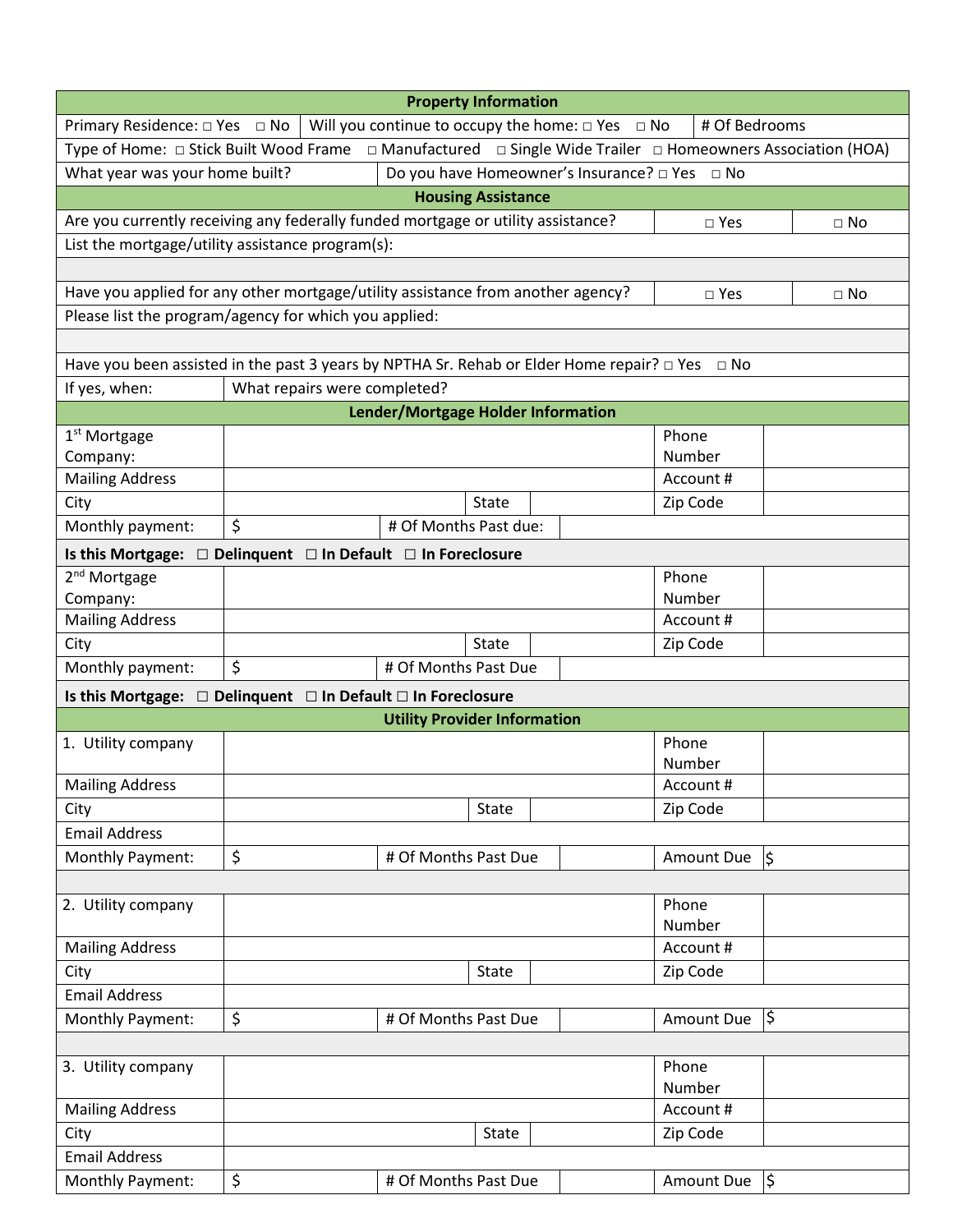|                             | <b>Property Tax Information</b> |  |                                                                      |                     |                          |                                                                                                                          |  |  |  |  |  |
|-----------------------------|---------------------------------|--|----------------------------------------------------------------------|---------------------|--------------------------|--------------------------------------------------------------------------------------------------------------------------|--|--|--|--|--|
|                             | County tax Assessor:            |  |                                                                      |                     |                          |                                                                                                                          |  |  |  |  |  |
|                             | <b>Property Description:</b>    |  |                                                                      |                     | <b>Taxes</b><br>Owed:    | \$                                                                                                                       |  |  |  |  |  |
|                             |                                 |  | <b>Property Insurance Information</b>                                |                     |                          |                                                                                                                          |  |  |  |  |  |
| 1. Insurance Provider       |                                 |  |                                                                      |                     | Insurance<br><b>Type</b> |                                                                                                                          |  |  |  |  |  |
| <b>Property Description</b> |                                 |  |                                                                      |                     | Insurance<br>Amount      | \$                                                                                                                       |  |  |  |  |  |
|                             |                                 |  |                                                                      |                     |                          |                                                                                                                          |  |  |  |  |  |
| 2. Insurance Provider       |                                 |  |                                                                      | Insurance<br>Type   |                          |                                                                                                                          |  |  |  |  |  |
| <b>Property Description</b> |                                 |  |                                                                      | Insurance<br>Amount | $\zeta$                  |                                                                                                                          |  |  |  |  |  |
|                             |                                 |  |                                                                      |                     |                          |                                                                                                                          |  |  |  |  |  |
| 3. Other Cost               |                                 |  |                                                                      |                     | Insurance<br><b>Type</b> |                                                                                                                          |  |  |  |  |  |
| Description                 |                                 |  |                                                                      |                     | Insurance<br>Amount      | $\zeta$                                                                                                                  |  |  |  |  |  |
|                             |                                 |  | Home Repairs Needed to Prevent Displacement OR Risks Health & Safety |                     |                          |                                                                                                                          |  |  |  |  |  |
|                             |                                 |  |                                                                      |                     |                          | Please list prioritized repairs needed for your home, reason for repairs, and your best estimated costs of these repairs |  |  |  |  |  |
|                             | Repairs needed:                 |  |                                                                      | Reason for repairs: |                          |                                                                                                                          |  |  |  |  |  |
| Example                     | Need electrical repairs         |  | Fire hazard, lights flicker                                          | \$7,000             |                          |                                                                                                                          |  |  |  |  |  |
| 1.                          |                                 |  |                                                                      |                     |                          |                                                                                                                          |  |  |  |  |  |
| 2.                          |                                 |  |                                                                      |                     |                          |                                                                                                                          |  |  |  |  |  |
| 3.                          |                                 |  |                                                                      |                     |                          |                                                                                                                          |  |  |  |  |  |
| 4.                          |                                 |  |                                                                      |                     |                          |                                                                                                                          |  |  |  |  |  |
| 5.                          |                                 |  |                                                                      |                     |                          |                                                                                                                          |  |  |  |  |  |
| 6.                          |                                 |  |                                                                      |                     |                          |                                                                                                                          |  |  |  |  |  |
| 7.                          |                                 |  |                                                                      |                     |                          |                                                                                                                          |  |  |  |  |  |
| 8.                          |                                 |  |                                                                      |                     |                          |                                                                                                                          |  |  |  |  |  |
| 9.                          |                                 |  |                                                                      |                     |                          |                                                                                                                          |  |  |  |  |  |
| 10                          |                                 |  |                                                                      |                     |                          |                                                                                                                          |  |  |  |  |  |

Home Repairs that exceed the approved amount set by the HAF policy will be the sole responsibility of the home owner. NPTHA will not be responsible for costs previously incurred by the homeowner or outside the purview of the HAF policy. However, NPTHA will make every effort to assist the family with other resources to ensure home repairs are feasible.

NPTHA may accept or reject any bid from a Contractor based on funds availability and if the repairs are not deemed necessary to the habitability of the home. NPTHA Maintenance will review all bids and inspect the home/repair needs prior to funds being approved and work commencing. All work must be pre-approved by NPTHA Maintenance and be completed by an approved contractor.

Due to limited funding available, the homeowner may need to prepare their home for repairs prior to work being done by the contractor. Failure to complete any preparation work may delay any repairs, move you down on the priority list, or possibly disqualify you for HAF funding.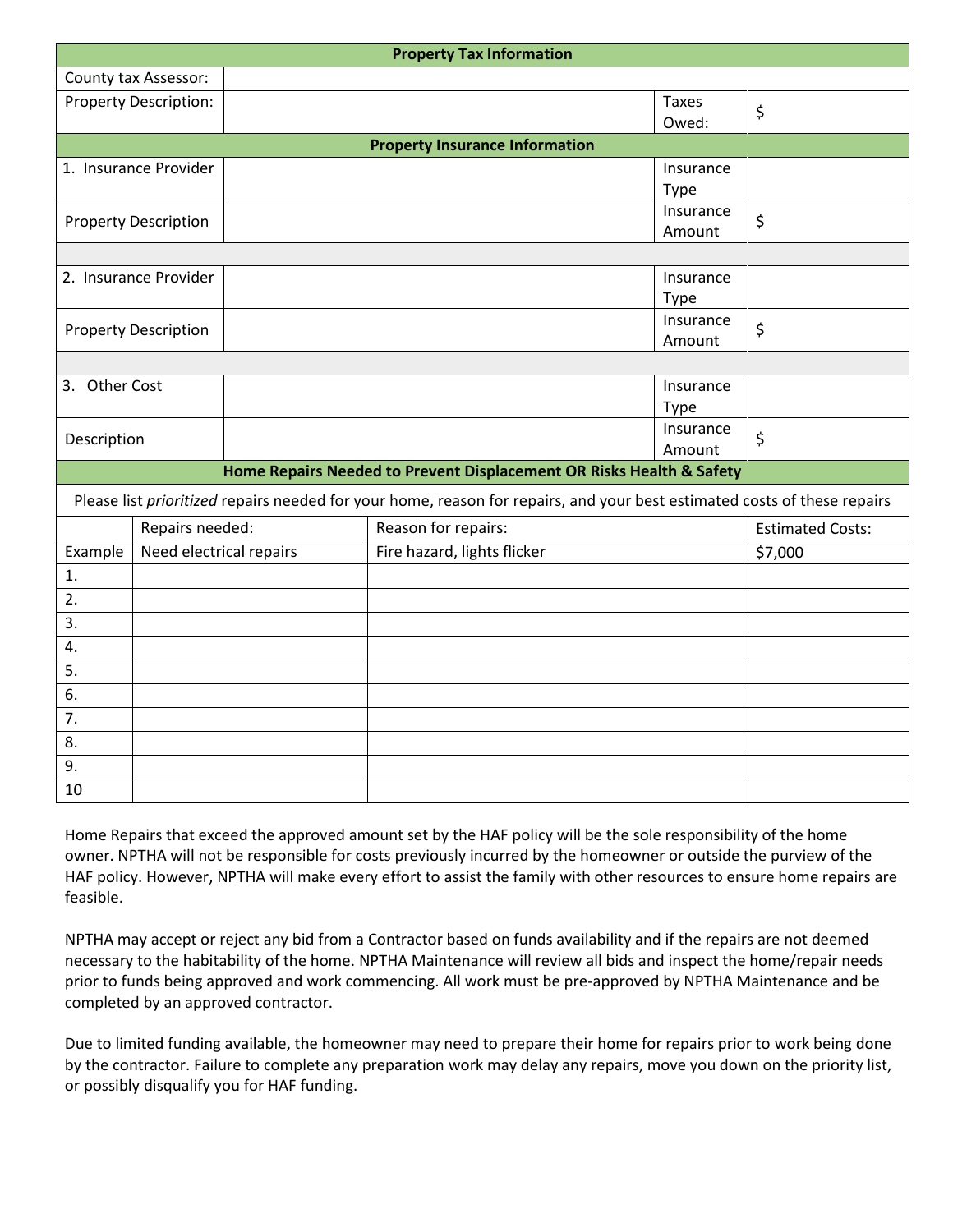|                                                                                                                                                                                                                                                                                                                                                                                                                                                                                                                                                                                                       | <b>COVID-19 Financial Hardship</b>                                                                                        |  |                                                                                |                                                   |  |  |  |  |
|-------------------------------------------------------------------------------------------------------------------------------------------------------------------------------------------------------------------------------------------------------------------------------------------------------------------------------------------------------------------------------------------------------------------------------------------------------------------------------------------------------------------------------------------------------------------------------------------------------|---------------------------------------------------------------------------------------------------------------------------|--|--------------------------------------------------------------------------------|---------------------------------------------------|--|--|--|--|
|                                                                                                                                                                                                                                                                                                                                                                                                                                                                                                                                                                                                       | Eligibility Criteria An "eligible household" is defined as a household in which at least one or more individuals meet the |  |                                                                                |                                                   |  |  |  |  |
| following criteria:                                                                                                                                                                                                                                                                                                                                                                                                                                                                                                                                                                                   |                                                                                                                           |  |                                                                                |                                                   |  |  |  |  |
| COVID-19 Financial Hardship: Qualifies for unemployment or has experienced a reduction in household                                                                                                                                                                                                                                                                                                                                                                                                                                                                                                   |                                                                                                                           |  |                                                                                |                                                   |  |  |  |  |
|                                                                                                                                                                                                                                                                                                                                                                                                                                                                                                                                                                                                       | income, incurred significant costs, or experienced a financial hardship due to COVID-19;                                  |  |                                                                                |                                                   |  |  |  |  |
| $\bullet$                                                                                                                                                                                                                                                                                                                                                                                                                                                                                                                                                                                             | Housing Status: Demonstrates a risk of experiencing homelessness or housing instability; and                              |  |                                                                                |                                                   |  |  |  |  |
|                                                                                                                                                                                                                                                                                                                                                                                                                                                                                                                                                                                                       | Income: Has a household income at or below 150 percent of the area median                                                 |  |                                                                                |                                                   |  |  |  |  |
| Eligibility Criteria: (PLEASE CHECK ALL THAT APPLY)                                                                                                                                                                                                                                                                                                                                                                                                                                                                                                                                                   |                                                                                                                           |  |                                                                                |                                                   |  |  |  |  |
| Unemployment                                                                                                                                                                                                                                                                                                                                                                                                                                                                                                                                                                                          |                                                                                                                           |  |                                                                                | Increased personal costs (PPE, hygiene products)  |  |  |  |  |
| Reduced Employment/Compensation                                                                                                                                                                                                                                                                                                                                                                                                                                                                                                                                                                       |                                                                                                                           |  | Increased food costs                                                           |                                                   |  |  |  |  |
| <b>Temporary Layoff</b>                                                                                                                                                                                                                                                                                                                                                                                                                                                                                                                                                                               |                                                                                                                           |  | Increased cost for telework                                                    |                                                   |  |  |  |  |
|                                                                                                                                                                                                                                                                                                                                                                                                                                                                                                                                                                                                       | Loss of self-employment/Business Income                                                                                   |  |                                                                                | Increased cost for isolation or quarantine due to |  |  |  |  |
| Closure of place of employment                                                                                                                                                                                                                                                                                                                                                                                                                                                                                                                                                                        |                                                                                                                           |  | COVID-19                                                                       |                                                   |  |  |  |  |
| Increased household cleaning costs                                                                                                                                                                                                                                                                                                                                                                                                                                                                                                                                                                    |                                                                                                                           |  |                                                                                | Required self-quarantine based on advice          |  |  |  |  |
| home from school                                                                                                                                                                                                                                                                                                                                                                                                                                                                                                                                                                                      | Utility costs increased due to children being                                                                             |  | COVID-19                                                                       | Required self-quarantine based on diagnosis of    |  |  |  |  |
| related to COVID-19                                                                                                                                                                                                                                                                                                                                                                                                                                                                                                                                                                                   | Experienced a large unexpected medical cost                                                                               |  | Over the age of 50 and enduring increased costs<br>due to the COVID-1 pandemic |                                                   |  |  |  |  |
|                                                                                                                                                                                                                                                                                                                                                                                                                                                                                                                                                                                                       | Obligation to be absent from work to care for                                                                             |  |                                                                                | Disabled and enduring increased costs due to the  |  |  |  |  |
| homebound school aged children                                                                                                                                                                                                                                                                                                                                                                                                                                                                                                                                                                        |                                                                                                                           |  | COVID-19 pandemic                                                              |                                                   |  |  |  |  |
| hardship due to no childcare                                                                                                                                                                                                                                                                                                                                                                                                                                                                                                                                                                          | Unable to work due to experiencing financial                                                                              |  |                                                                                | Other pertinent circumstances: explain below      |  |  |  |  |
| <b>Explanation of</b>                                                                                                                                                                                                                                                                                                                                                                                                                                                                                                                                                                                 |                                                                                                                           |  |                                                                                |                                                   |  |  |  |  |
| hardship:                                                                                                                                                                                                                                                                                                                                                                                                                                                                                                                                                                                             |                                                                                                                           |  |                                                                                |                                                   |  |  |  |  |
|                                                                                                                                                                                                                                                                                                                                                                                                                                                                                                                                                                                                       |                                                                                                                           |  |                                                                                |                                                   |  |  |  |  |
|                                                                                                                                                                                                                                                                                                                                                                                                                                                                                                                                                                                                       |                                                                                                                           |  |                                                                                |                                                   |  |  |  |  |
|                                                                                                                                                                                                                                                                                                                                                                                                                                                                                                                                                                                                       |                                                                                                                           |  |                                                                                |                                                   |  |  |  |  |
|                                                                                                                                                                                                                                                                                                                                                                                                                                                                                                                                                                                                       |                                                                                                                           |  |                                                                                |                                                   |  |  |  |  |
|                                                                                                                                                                                                                                                                                                                                                                                                                                                                                                                                                                                                       |                                                                                                                           |  |                                                                                |                                                   |  |  |  |  |
|                                                                                                                                                                                                                                                                                                                                                                                                                                                                                                                                                                                                       |                                                                                                                           |  |                                                                                |                                                   |  |  |  |  |
|                                                                                                                                                                                                                                                                                                                                                                                                                                                                                                                                                                                                       | <b>Applicant Acknowledgements</b>                                                                                         |  |                                                                                |                                                   |  |  |  |  |
| I understand that I am required to update my application whenever any determining factor of eligibility changes. This<br>includes employment/annual income, contract information, no longer qualifying for unemployment benefits, no longer<br>experiencing a reduction in household income or other financial hardship, no longer facing a risk of homelessness or<br>housing instability, or having a household income that is above 150 percent of the Area Median Income for the<br>household.                                                                                                    |                                                                                                                           |  |                                                                                |                                                   |  |  |  |  |
| By my signature below, I hereby certify that all of the foregoing information and attached documentation is true and<br>correct. I understand that providing any false statements, false information, any misleading statements or information,<br>or if I fail to notify of changes to my household's eligibility, will be grounds for denial of the application or, if assistance<br>has already been granted, recapture of any funds granted, and may be grounds for civil or criminal prosecution if Nez<br>Perce Tribal Housing Authority determines it is appropriate to do so.                 |                                                                                                                           |  |                                                                                |                                                   |  |  |  |  |
|                                                                                                                                                                                                                                                                                                                                                                                                                                                                                                                                                                                                       |                                                                                                                           |  |                                                                                |                                                   |  |  |  |  |
| <b>Disclaimer</b><br>The United States expressly disclaims any and all responsibility or liability to Recipient or third persons for the actions of<br>Recipient or third persons resulting in death, bodily injury, property damages, or any other losses resulting in any way<br>from the performance of this award or any other losses resulting in any way from the performance of this award or any<br>contract, or subcontract under this award.<br>The acceptance of this award by Recipient does not in any way constitute an agency relationship between the United<br>States and Recipient. |                                                                                                                           |  |                                                                                |                                                   |  |  |  |  |
| Funds provided by US Treasury.                                                                                                                                                                                                                                                                                                                                                                                                                                                                                                                                                                        |                                                                                                                           |  |                                                                                |                                                   |  |  |  |  |
| Signature:                                                                                                                                                                                                                                                                                                                                                                                                                                                                                                                                                                                            |                                                                                                                           |  | Date:                                                                          |                                                   |  |  |  |  |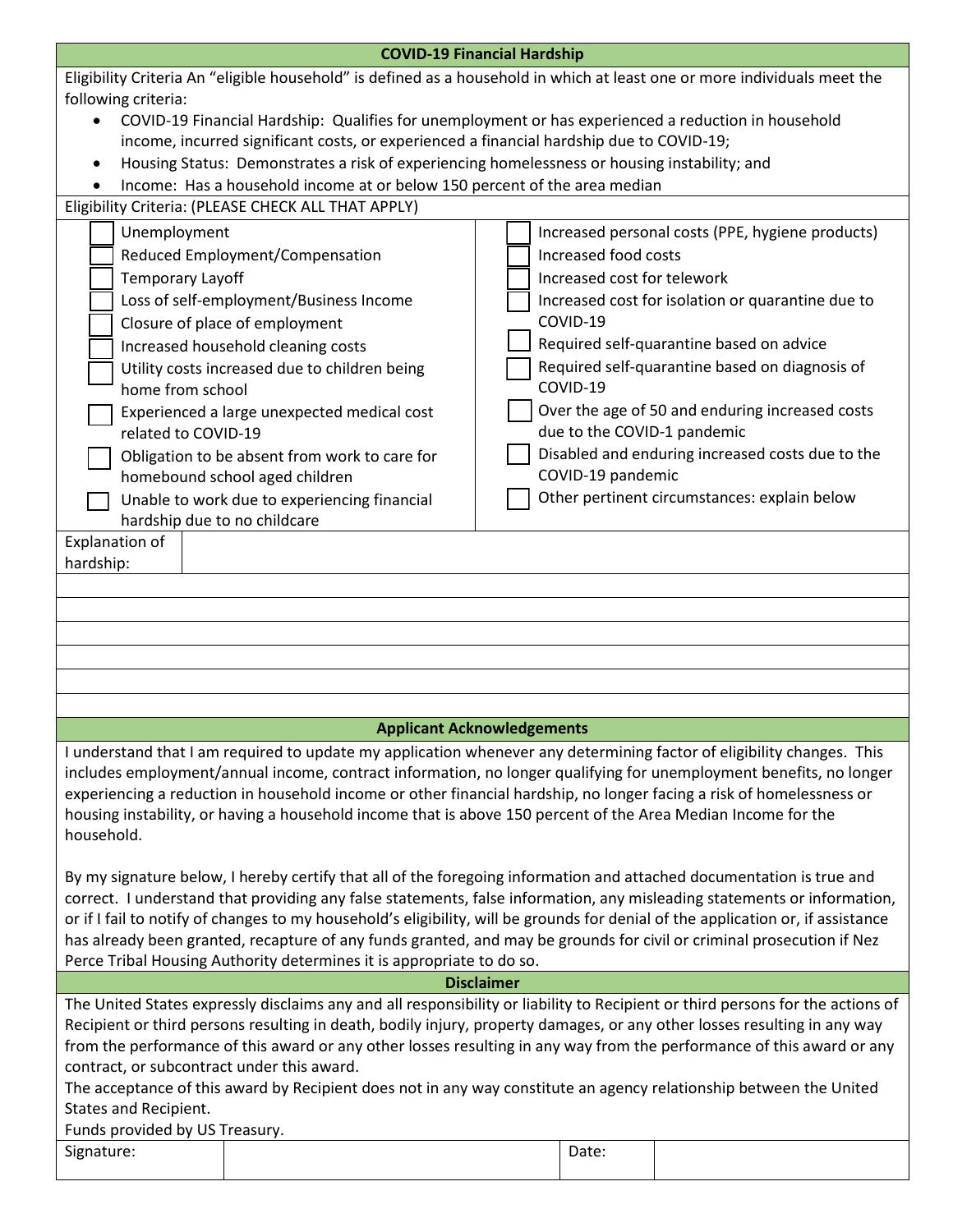### **Authorization for the Release of Information**

| <b>Organization Requesting Release of Information:</b> |                        |
|--------------------------------------------------------|------------------------|
|                                                        | <b>Applicant Name:</b> |
| Nez Perce Tribal Housing Authority (NPTHA)             |                        |
| <b>PO Box 188</b>                                      | Address:               |
| Lapwai, ID 83540                                       |                        |
| P: $(208)843-2229$ E: $nptha@nezperce.org$             | City, State, Zip Code: |
|                                                        |                        |

**Purpose:** In signing this consent form, you are authorizing the abovenamed organization to request information including but not limited to: identity and marital status, income and assets, public assistance, residences and rental activity, and criminal history. NPTHA needs this information to verify your eligibility for housing assistance. NPTHA may participate in computer matching programs with these sources in order to verify your eligibility and level of benefits.

**Uses of Information to be Obtained:** NPTHA will protect the information it obtains with appropriate and reasonable security measures. NPTHA may disclose information (other than tax return information) for certain routine uses, such as to other government agencies for law enforcement purposes and to Federal and State agencies for employment suitability, accuracy of information, and fraud prevention purposes. NPTHA is required to protect the information it obtains in accordance with any applicable privacy law. NPTHA employees may be subject to penalties for unauthorized disclosures or improper uses of the information that is obtained based on this consent form.

**Who Must Sign the Consent Form:** Each member of your household who is 18 years of age or older must sign the consent form. Also required to sign are those persons under age 18 who are the head of household or co-head and are considered emancipated minors.

**Failure to Sign Consent Form:** Your failure to sign the consent form may result in the denial of eligibility for housing assistance. Denial of eligibility may be subject to NPTHA's grievance procedures.

**Sources of Information:** The groups or individuals that may be asked to release the authorized information include but are not limited to:

> Current and Previous Landlords (including Public Housing Agencies) Courts and Post Offices Schools and Colleges Law Enforcement Agencies Support and Alimony Providers Past and Present Employers Welfare Agencies State Unemployment Agencies Social Security Administration Medical and Child Care Providers Veterans Administration Retirement Systems Banks and other Financial Institutions Credit Providers and Credit Bureaus Utility Companies

**Consent: I consent to allow NPTHA to request and obtain any information from any Federal, State, or local agency, organization, business, or individual for the purpose of verifying my eligibility and level of benefits for housing assistance. By completing and submitting this form I acknowledge that my types name shall have the same legal validity and enforceability as a manually executed signature to the fullest extent permitted by applicable law.** 

Signatures:

| Head of Household               | Date |                                 |      |
|---------------------------------|------|---------------------------------|------|
| Spouse or Co-head               | Date | Other Family Member over age 18 | Date |
| Other Family Member over age 18 | Date | Other Family Member over age 18 | Date |
| Other Family Member over age 18 | Date | Other Family Member over age 18 | Date |

Penalties for Misusing this Consent: HUD, the HA and any owner (or any employee of HUD, the HA or the owner) may be subject to penalties for unauthorized disclosures or improper uses of information collected based on the consent form. Use of the information collected based on this form is restricted to the purposes cited above. Any person who knowingly or willfully requests, obtains or discloses any information under false pretenses concerning an applicant or participant may be subject misdemeanor and fined not more than \$5,000. Any applicant or participant affected by negligent disclosure of information may bring civil action for damages, and seek other relief, as may be appropriate, against the officer or employee of HUD, the HA or the owner responsible for the unauthorized disclosure or improper use.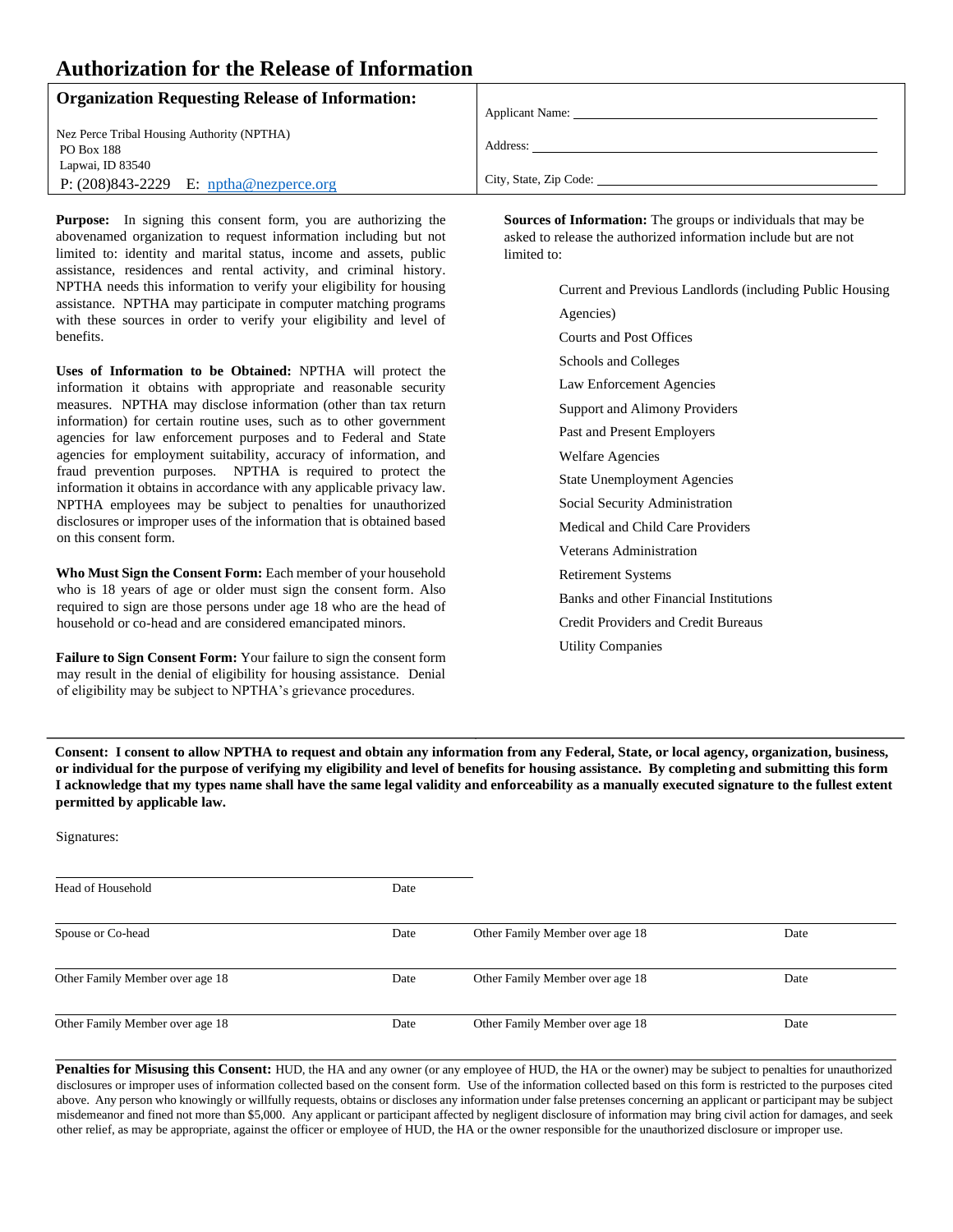

# NEZ PERCE TRIBAL HOUSING AUTHORITY

P. O. BOX 188 · LAPWAI, IDAHO 83540 105 RIVERVIEW AVENUE · KAMIAH, IDAHO 83536

#### **Homeowners Assistance Fund (HAF) Zero Income Form**

#### **USE THIS FORM IF YOU DO NOT HAVE ANY INCOME**

(Separate zero income forms are to be completed by all adult household members if applicable)

| Name.          |   |             |        |
|----------------|---|-------------|--------|
|                |   |             |        |
| Adr<br>.<br>wu | ິ | ----<br>.uu | .<br>- |

- 1. I hereby certify that I do not individually receive income from any of the following sources:
	- a. Wages from employment (including commissions, tips, bonuses, fees, etc.);
	- b. Income from operation of a business;
	- c. Rental income from real or personal property;
	- d. Interest or dividends from assets;
	- e. Social Security payments, annuities, insurance policies, retirement funds, pensions, or death benefits;
	- f. Unemployment or disability payments;
	- g. Public assistance payments;
	- h. Periodic allowances such as alimony, child support, or gifts received from persons not living in my household;
	- i. Sales from self-employment resources (Avon, Mary Kay, Shaklee, etc.);
	- j. Any other source not named above.
- 2. I currently have no income of any kind and there is no imminent change expected in my financial status or employment status during the next 12 months.
- 3. How do you plan to continue paying housing costs?

The United States expressly disclaims any and all responsibility or liability to Recipient or third persons for the actions of Recipient or third persons resulting in death, bodily injury, property damages, or any other losses resulting in any way from the performance of this award or any other losses resulting in any way from the performance of this award or any contract, or subcontract under this award.

The acceptance of this award by Recipient does not in any way constitute an agency relationship between the United States and Recipient.

Funds provided by US Treasury.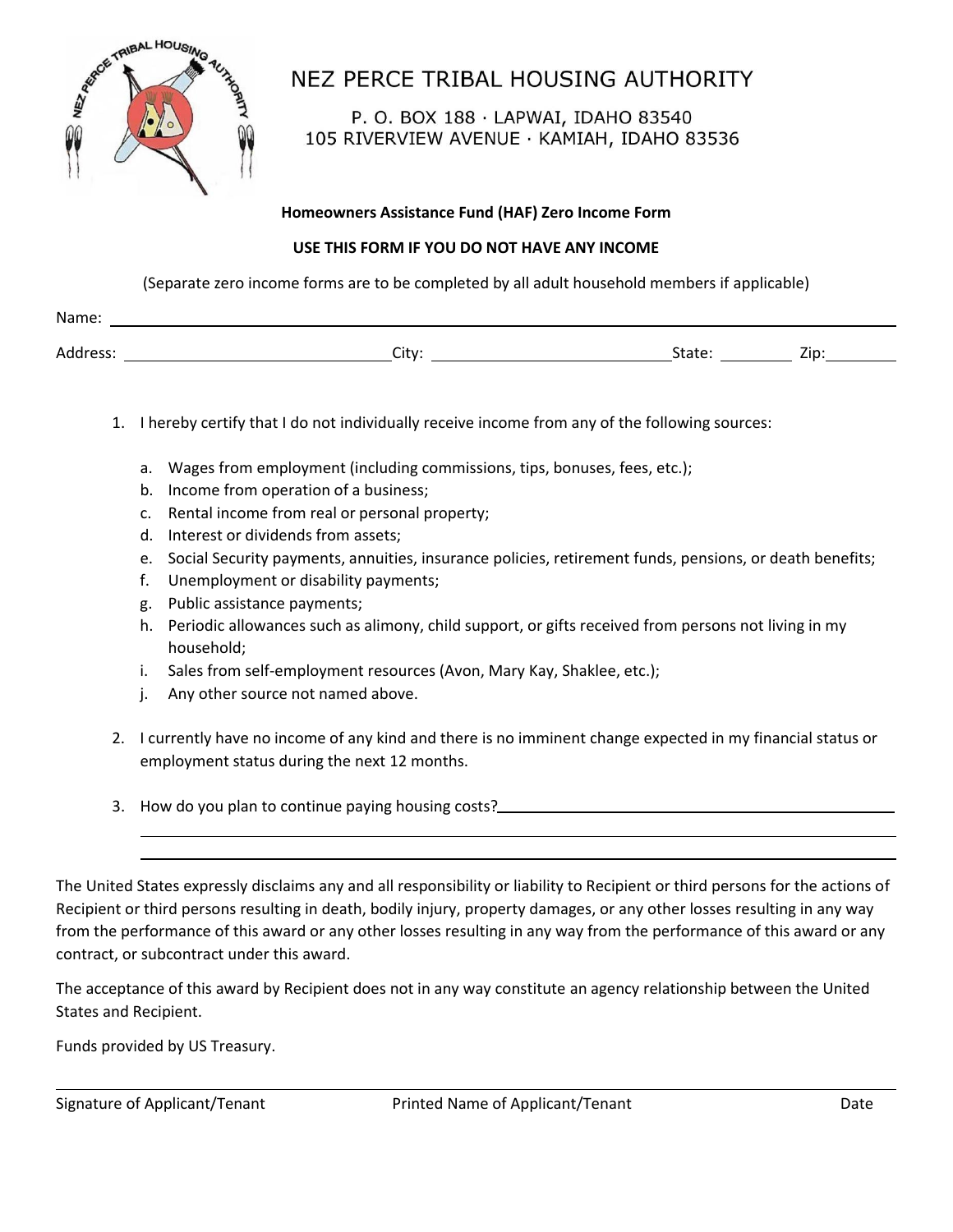|                                  | <b>Homeowners Assistance Fund Program</b> |                |                                 |                         |        |                |                         |        |  |  |  |
|----------------------------------|-------------------------------------------|----------------|---------------------------------|-------------------------|--------|----------------|-------------------------|--------|--|--|--|
|                                  |                                           |                | <b>Median Income by County:</b> |                         |        |                |                         |        |  |  |  |
| FY 2021<br>100 % AMI vs 100% NMI |                                           |                |                                 |                         |        |                |                         |        |  |  |  |
| <b>Persons in Family</b>         | $\mathbf{1}$                              | $\overline{2}$ | 3                               | $\overline{\mathbf{4}}$ | 5      | $6\phantom{1}$ | $\overline{\mathbf{z}}$ | 8      |  |  |  |
| <b>Adams County, ID</b>          | 79,900                                    | 79,900         | 79,900                          | 79,900                  | 79,900 | 79,900         | 79,900                  | 79,900 |  |  |  |
| <b>Benewah County, ID</b>        | 79,900                                    | 79,900         | 79,900                          | 79,900                  | 79,900 | 79,900         | 79,900                  | 79,900 |  |  |  |
| <b>Clearwater County, ID</b>     | 79,900                                    | 79,900         | 79,900                          | 79,900                  | 79,900 | 79,900         | 79,900                  | 79,900 |  |  |  |
| <b>Idaho County, ID</b>          | 79,900                                    | 79,900         | 79,900                          | 79,900                  | 79,900 | 79,900         | 79,900                  | 79,900 |  |  |  |
| Latah County, ID                 | 79,900                                    | 79,900         | 79,900                          | 79,900                  | 79,900 | 82,750         | 88,450                  | 94,150 |  |  |  |
| Lewis County, ID                 | 79,900                                    | 79,900         | 79,900                          | 79,900                  | 79,900 | 79,900         | 79,900                  | 79,900 |  |  |  |
| <b>Nez Perce County, ID</b>      | 79,900                                    | 79,900         | 79,900                          | 79,900                  | 79,900 | 82,950         | 88,700                  | 94,400 |  |  |  |
| <b>Shoshone County, ID</b>       | 79,900                                    | 79,900         | 79,900                          | 79,900                  | 79,900 | 79,900         | 79,900                  | 79,900 |  |  |  |
| <b>Baker County, OR</b>          | 79,900                                    | 79,900         | 79,900                          | 79,900                  | 79,900 | 79,900         | 79,900                  | 85,050 |  |  |  |
| <b>Umatilla County, OR</b>       | 79,900                                    | 79,900         | 79,900                          | 79,900                  | 79,900 | 79,900         | 84,950                  | 90,450 |  |  |  |
| <b>Union County, OR</b>          | 79,900                                    | 79,900         | 79,900                          | 79,900                  | 79,900 | 79,900         | 79,900                  | 85,050 |  |  |  |
| <b>Wallowa County, OR</b>        | 79,900                                    | 79,900         | 79,900                          | 79,900                  | 79,900 | 79,900         | 81,600                  | 86,900 |  |  |  |
| <b>Asotin County, WA</b>         | 79,900                                    | 79,900         | 79,900                          | 79,900                  | 79,900 | 82,950         | 88,700                  | 94,400 |  |  |  |
| <b>Columbia County, WA</b>       | 79,900                                    | 79,900         | 79,900                          | 79,900                  | 79,900 | 81,900         | 87,550                  | 93,200 |  |  |  |
| <b>Garfield County, WA</b>       | 79,900                                    | 79,900         | 79,900                          | 79,900                  | 79,900 | 81,900         | 87,550                  | 93,200 |  |  |  |
| <b>Walla Walla County, WA</b>    | 79,900                                    | 79,900         | 79,900                          | 79,900                  | 79,900 | 84,800         | 90,650                  | 96,500 |  |  |  |
| <b>Whitman County, WA</b>        | 79,900                                    | 79,900         | 79,900                          | 79,900                  | 79,900 | 85,750         | 91,650                  | 97,550 |  |  |  |

AMI=Area Median Income

NMI=National Median Income